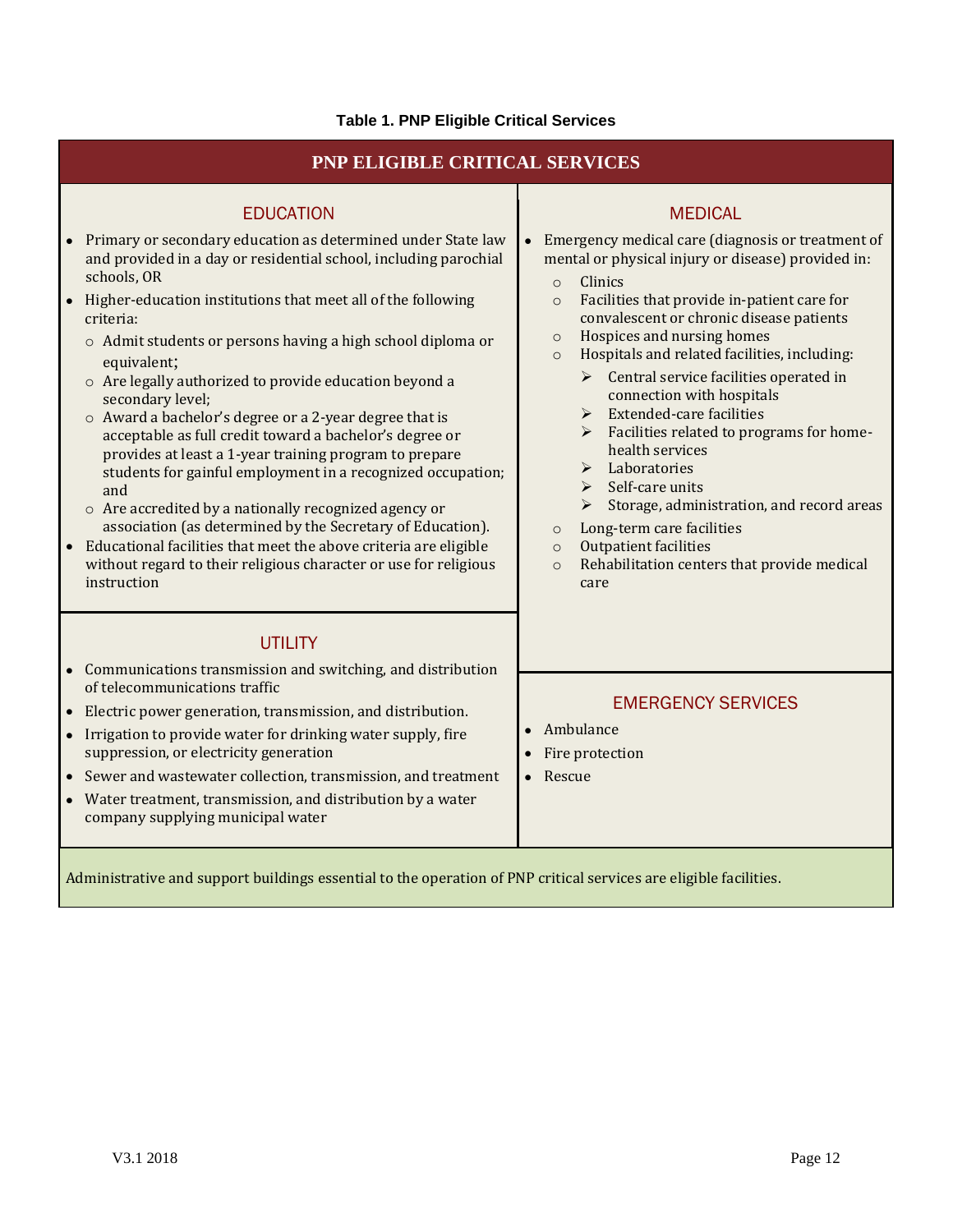### **Table 2. PNP Eligible Non-critical, Essential Social-Type Services**

| PNP ELIGIBLE NON CRITICAL, ESSENTIAL SOCIAL TYPE SERVICES                                                                                                                                                                                                                                                                                                                                                                                                                                                                                                                                                                                                                                                                                                                                                                                                                                                                                                                                                                                                                                                                                                                                                                                                                                                                                                                                                                                                                                                                                                                                     |                                                                                                                                                                                                                                                                                                                                                                                                                                                                                                                                                                                                                                                                                                                                                                                                                                                                                                                                                                                                                                                                                                                                                                                                                                                                                                                                                                                                                                                                                                                                                                                                                                                                                                                                                                                                                                                                                                                      |  |  |
|-----------------------------------------------------------------------------------------------------------------------------------------------------------------------------------------------------------------------------------------------------------------------------------------------------------------------------------------------------------------------------------------------------------------------------------------------------------------------------------------------------------------------------------------------------------------------------------------------------------------------------------------------------------------------------------------------------------------------------------------------------------------------------------------------------------------------------------------------------------------------------------------------------------------------------------------------------------------------------------------------------------------------------------------------------------------------------------------------------------------------------------------------------------------------------------------------------------------------------------------------------------------------------------------------------------------------------------------------------------------------------------------------------------------------------------------------------------------------------------------------------------------------------------------------------------------------------------------------|----------------------------------------------------------------------------------------------------------------------------------------------------------------------------------------------------------------------------------------------------------------------------------------------------------------------------------------------------------------------------------------------------------------------------------------------------------------------------------------------------------------------------------------------------------------------------------------------------------------------------------------------------------------------------------------------------------------------------------------------------------------------------------------------------------------------------------------------------------------------------------------------------------------------------------------------------------------------------------------------------------------------------------------------------------------------------------------------------------------------------------------------------------------------------------------------------------------------------------------------------------------------------------------------------------------------------------------------------------------------------------------------------------------------------------------------------------------------------------------------------------------------------------------------------------------------------------------------------------------------------------------------------------------------------------------------------------------------------------------------------------------------------------------------------------------------------------------------------------------------------------------------------------------------|--|--|
| Community centers established and primarily used for<br>the purpose of offering the following services (or similar)<br>to the community at large:<br>• Art services authorized by a State, Territorial, Tribal,<br>or local government, including, but not limited to:<br>Arts administration<br>Art classes<br>Management of public arts festivals<br>Performing arts classes<br>$\bullet$<br>Educational enrichment activities that are not<br>$\bullet$<br>vocational, academic, or professional training;<br>examples include hobby or at-home pursuits, such as:<br>Car care<br>$\circ$<br>Ceramics<br>$\circ$<br>Gardening<br>$\circ$<br>Personal financial and tax planning<br>$\circ$<br>Sewing<br>$\circ$<br>Stamp and coin collecting<br>$\circ$<br>Multi-purpose arts programming<br>$\bullet$<br>Senior citizen projects, rehabilitation programs,<br>community clean-up projects, blood drives, local<br>government meetings, and similar activities<br>Services and activities intended to serve a specific<br>group of individuals (e.g., women, African Americans,<br>or teenagers) provided the facility is otherwise<br>available to the public on a non-discriminatory basis<br>Social activities to pursue items of mutual interest or<br>concern, such as:<br>Community board meetings<br>$\circ$<br>Neighborhood barbecues<br>$\circ$<br>Various social functions of community groups<br>$\circ$<br>Youth and senior citizen group meetings<br>$\circ$<br>• Youth and senior citizen group meetings<br>Activities of community centers that serve the general<br>public | • Child care<br>• Day care for individuals with disabilities or access and functional<br>needs (for example, those with Alzheimer's disease, autism,<br>muscular dystrophy)<br>• Food assistance programs<br>Health and safety services<br>Homeless shelters<br>Houses of worship<br>Libraries<br>Low-income housing (as defined by Federal, State, Territorial,<br>Tribal, or local law or regulation)<br>Museums:<br>$\bullet$<br>Constructed, manufactured, or converted with a primary<br>$\circ$<br>purpose of preserving and exhibiting a documented<br>collection of artistic, historic, scientific, or other objects<br>Buildings, associated facilities, fixed facilities, and<br>$\circ$<br>equipment primarily used for the preservation or exhibition<br>of the collection, including:<br>$\triangleright$ Permanent infrastructure, such as walkways and<br>driveways of outdoor museum-type exhibition areas<br>Historic buildings, such as barns and other<br>$\blacktriangleright$<br>outbuildings, intended for the preservation and<br>exhibition of historical artifacts within a defined area<br>Permanent facilities and equipment that are part of<br>arboretums and botanical gardens<br>Infrastructure, such as utilities, and administrative<br>facilities necessary for support<br>The grounds at museums and historic sites are not eligible.<br>$\circ$<br>Open natural areas/features or entities that promote the<br>$\circ$<br>preservation/conservation of such areas are not eligible.<br>• Residential and other services for battered spouses<br>Residential services for individuals with disabilities<br>Senior citizen centers<br>• Shelter workshops that create products using the skills of<br>individuals with disabilities<br>$\bullet$ Zoos<br>Performing arts centers with a primary purpose of producing,<br>facilitating, or presenting live performances, including: |  |  |
| Facilities that do not provide medical care, but do<br>provide:<br>Alcohol and drug treatment<br>Assisted living<br>Custodial care, even if the facility is not open to the<br>general public (including essential administration and<br>support facilities)<br>Rehabilitation                                                                                                                                                                                                                                                                                                                                                                                                                                                                                                                                                                                                                                                                                                                                                                                                                                                                                                                                                                                                                                                                                                                                                                                                                                                                                                                | Construction of production materials<br>$\circ$<br>Creation of artistic works or productions<br>$\circ$<br>Design<br>$\circ$<br><b>Professional training</b><br>$\circ$<br>Public education<br>$\circ$<br>Rehearsals<br>$\circ$<br>Public broadcasting that monitors, receives, and distributes<br>$\bullet$<br>communication from the Emergency Alert System                                                                                                                                                                                                                                                                                                                                                                                                                                                                                                                                                                                                                                                                                                                                                                                                                                                                                                                                                                                                                                                                                                                                                                                                                                                                                                                                                                                                                                                                                                                                                        |  |  |

With the exception of custodial care facilities and museums, administrative and support buildings essential to the operation of PNP non-critical services are NOT eligible facilities.